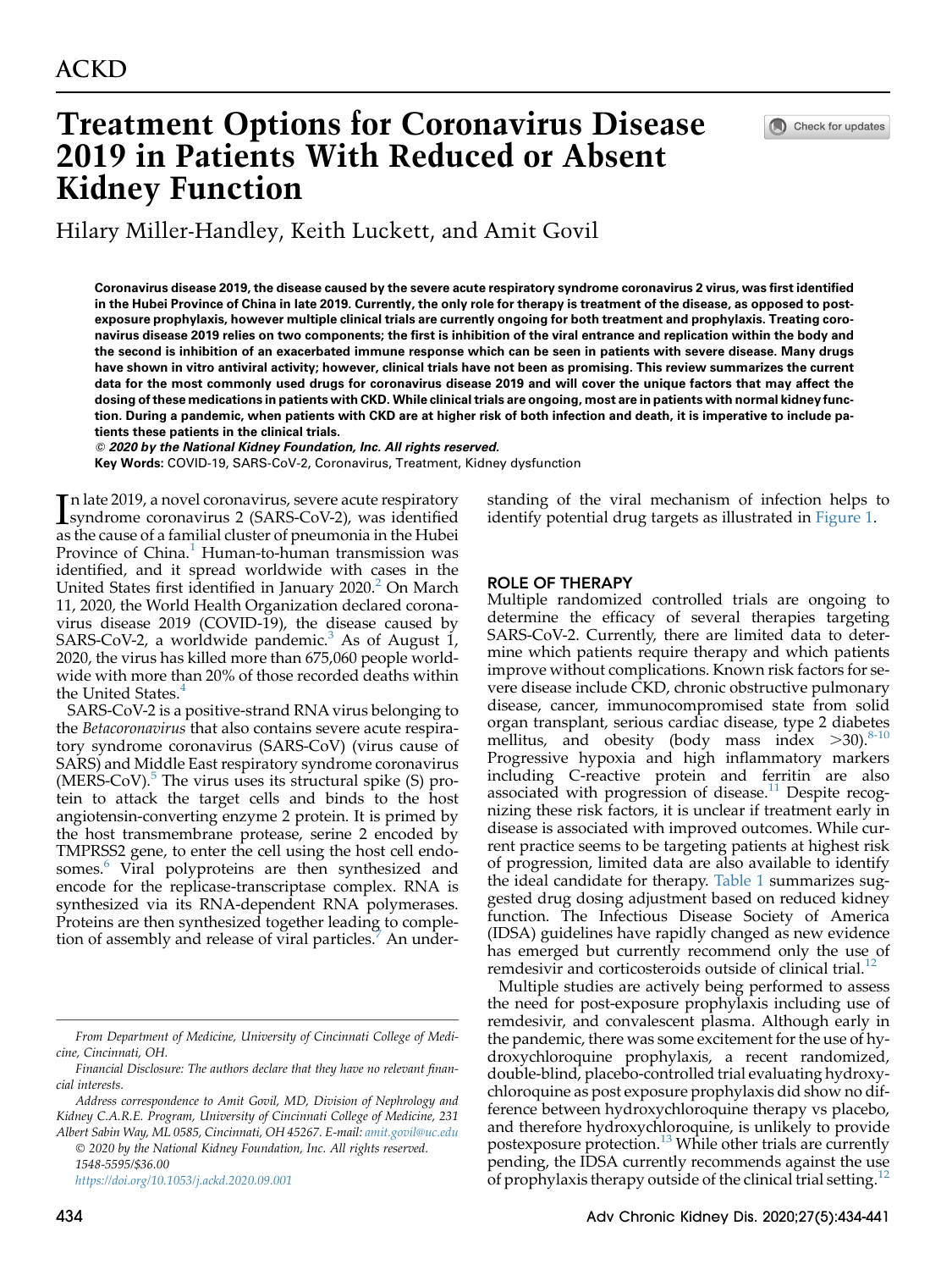# Antiviral Considerations

Chloroquine/Hydroxychloroquine. Chloroquine is a widely used drug, commonly used for malaria therapy and autoimmune diseases including rheumatoid arthritis and systemic lupus erythematosus. Hydroxychloroquine is an analog of chloroquine with less drug interactions and less side effects. In SARS-CoV-2, chloroquine was hypothesized to block viral infection by increasing the endosomal pH required for virus/cell fusion leading to defective protein degradation, endocytosis, and exocytosis. $14,15$  $14,15$  $14,15$  Studies performed in vitro showed that chloroquine and hydroxychloroquine both decreased the viral replication in a dose-dependent manner when given at treatment dosing; however, the inhibition rate was much lower when pretreated with hydroxychloroquine and chloroquine suggesting less of an effect if given as prophylaxis before infection.<sup>[16](#page-5-13)</sup> Besides its antiviral properties, it also has some immunomodulation which could also be beneficial in treatment of COVID-19.

Based on the above observations, chloroquine and hydroxychloroquine were used as early therapies in the treatment of COVID-19, and its use was further propagated by a small, retrospective, biased study from France with 36

patients, which showed decrease in viral burden and improved outcomes in patients treated with hydroxychloroquine. $17$  This small biased study received significant media coverage leading to high levels of nonevidence-based usage of hydroxychloroquine.<sup>[18](#page-5-15)</sup> Since then, larger population studies have been released with the majority showing no benefit in the use of chloro-

quine and hydroxychloroquine. Examples include a study from Borba and colleagues<sup>19</sup> comparing high-dose vs lowdose chloroquine that was discontinued early owing to toxicity in the higher dosage group with no benefit identified. A retrospective study from the Veterans Affairs looked at hospitalized patients who received hydroxychloroquine and showed no evidence that use of hydroxychloroquine reduced the risk of progression of disease including mechanical ventilation and death. $20$  This study also showed a higher risk of death associated with the hydroxychloroquine group; even after a calculated propensity score, there is a bias as the hydroxychloroquine group represented the sickest patients.<sup>[20](#page-5-17)</sup> Multiple large observational studies of New York also found no differences in outcomes between patients treated with hydroxy-chloroquine and those with no therapy.<sup>[21](#page-5-18)[,22](#page-5-19)</sup> In May 2020, the Lancet published an article which showed patients treated with hydroxychloroquine had higher mortality and no benefit for therapy. This study, however, was later retracted by authors given concern of the validity of the

database.<sup>[23](#page-5-20)</sup> Other studies including a New England Journal of Medicine article on the relationship between mortality and angiotensin-converting enzyme inhibitors and angiotensin II receptor blockers was also retracted for using the same database.

While the majority of the data associated with hydroxychloroquine has shown no difference, there was an article from Arshad and colleagues<sup>[24](#page-5-21)</sup> that suggested a mortality benefit associated with the use of hydroxychloroquine and azithromycin. This was a retrospective study performed within 1 hospital system, but they found treatment with hydroxychloroquine alone improved mortality. More prospective clinical trials worldwide are ongoing; however, hydroxychloroquine is currently not recommended as therapy given the overwhelming negative data outside of this trial.

While azithromycin has no antiviral effects, the Gautret<sup>[17](#page-5-14)</sup> study also described 6 patients who received dual treatment with azithromycin and hydroxychloroquine with 100% of these patients having negative nasopharyngeal test for presence of virus by day 6 using polymerase chain reaction (PCR) technique. Multiple further studies have not shown any difference in virologic clearance or clinical outcomes when treated with both hydroxychloroquine and azithro-<br>mycin.<sup>25</sup> Furthermore,

#### CLINICAL SUMMARY

- While active trials are ongoing, there is currently no known benefit of providing postexposure prophylaxis.
- Active research is ongoing to determine the ideal treatment for coronavirus disease 2019, including antiviral therapy and immunomodulation.
- Patients with reduced kidney function are in a high-risk category and may need special attention for drug dosing/ interactions.

Furthermore, studies looking at QTc prolongation associated with combination of hydroxychloroquine and azithromycin showed a prolonged QTc in at least 30% of patients, with 11% of patients having a QTc longer  $>500$  ms.<sup>[26](#page-6-1)</sup> Based on these data, the current IDSA guidelines recommend against the usage of hydroxychloroquine with and

without azithromycin outside of a clinical trial.

While hydroxychloroquine is nondialyzable and kidney clearance accounts for 15-25% of total clearance of hydroxychloroquine; no dose adjustment is recommended in pa-tients with CKD or those on dialysis.<sup>[27](#page-6-2)</sup>

### REMDESIVIR

Recently, there has been significant interest in the usage of remdesivir; in vitro activity has been noted against other RNA viruses including the Ebola virus, Marburg, MERS-CoV, and SARS-CoV $^{28}$  $^{28}$  $^{28}$  Remdesivir is an adenosine analog that inhibits RNA-dependent RNA polymerase by incorporating into the viral RNA chains causing premature termina-tion.<sup>29[,30](#page-6-5)</sup> In vitro data show that it can inhibit SARS-CoV-2 infection effectively in human cell lines.<sup>[30](#page-6-5)</sup> In a nonhuman primate model, remdesivir prevented progression of disease both prophylactically and therapeutically.<sup>31</sup>

While multiple clinical trials are ongoing, some data have been released for remdesivir therapy. Compassionate usage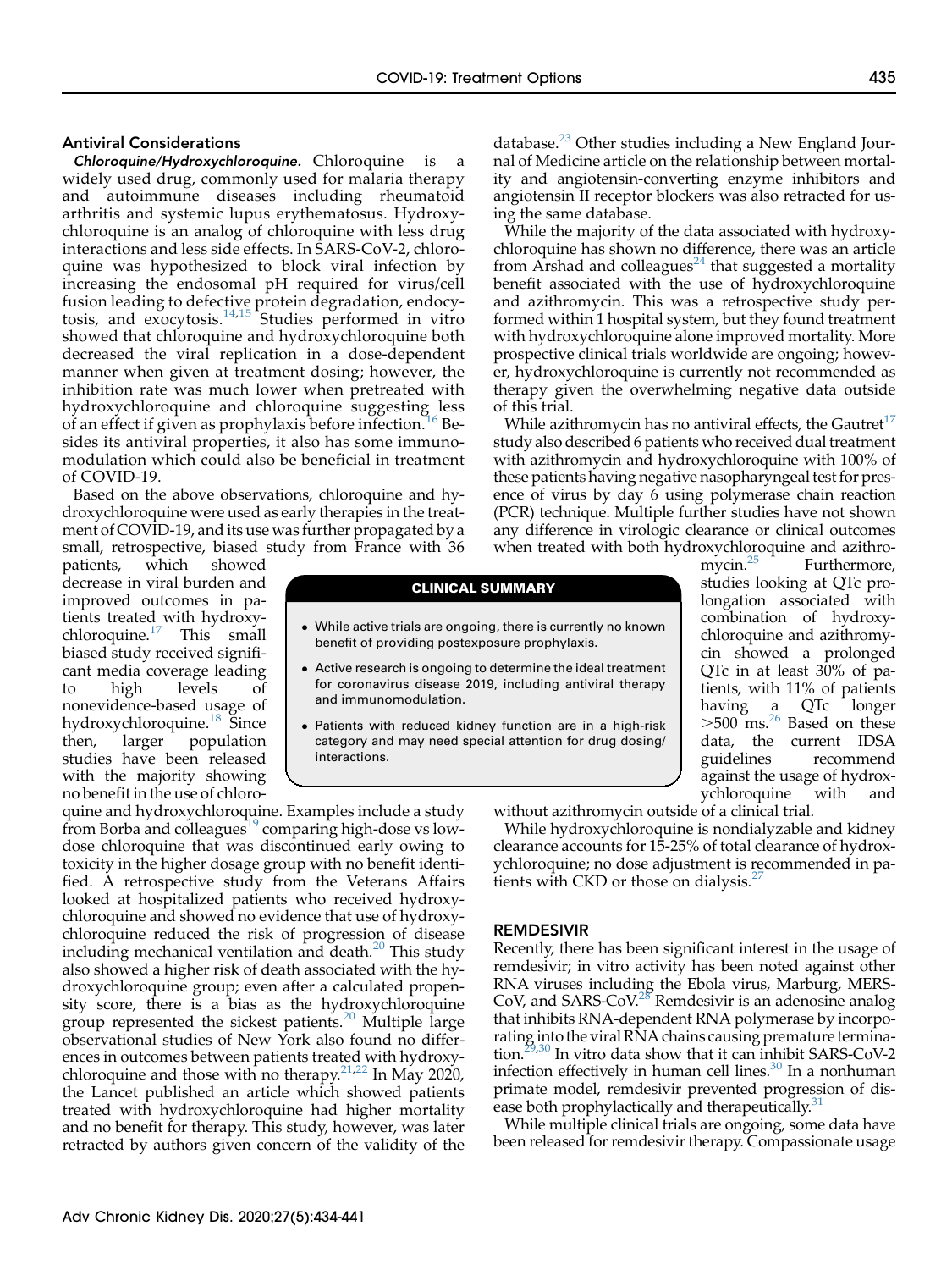<span id="page-2-0"></span>

Figure 1. Mechanism of action of the drugs with possible antiviral activities. RDRP is RNA-dependent RNA polymerase. Abbreviation: ACE, angiotensin-converting enzyme.

data showed that patients with severe disease had a 68% improvement in oxygen-support class; however, this was just an observational study.<sup>[32](#page-6-7)</sup> The Adaptive Covid-19 Treatment Trial (ACTT-1) was published in May 2020, which was a double-blind, randomized, placebocontrolled trial where they used intravenous remdesivir in hospitalized patients with COVID-19. With an enrollment of 1063, this was the largest clinical trial to date for remdesivir.<sup>33</sup> This study showed a 31% faster recovery (11 days for patients treated with remdesivir compared with 15 days for patients who received placebo). There was also a trend to survival benefit (mortality rate of 7.1% for remdesivir and 11.9% with placebo), however not significantly different.<sup>33[,34](#page-6-9)</sup> Based on these data, the IDSA guidelines

<span id="page-2-1"></span>

|  |  |  | Table 1. Potential Therapies for SARS-CoV-2 and Dosage Adjustment for Reduced Kidney Function |  |  |
|--|--|--|-----------------------------------------------------------------------------------------------|--|--|
|  |  |  |                                                                                               |  |  |

| Drug Name                          | Mechanism of Action                                                                                | Precautions                                           | Kidney Implications                                                                                       |
|------------------------------------|----------------------------------------------------------------------------------------------------|-------------------------------------------------------|-----------------------------------------------------------------------------------------------------------|
| Hydroxychloroquine/<br>Chloroquine | Increases endosomal pH leading to<br>defective protein degradation,<br>endocytosis, and exocytosis | QTc prolongation.<br>Caution in G-6-PD*<br>deficiency | No kidney dose adjustment<br>required                                                                     |
| Remdesivir                         | Inhibits RNA-dependent RNA<br>polymerase                                                           | Hepatic toxicity                                      | Caution in patients with CrCl <sup>+</sup><br>$<$ 30 mL/min, not studied<br>SBECD carrier can accumulate. |
| Lopinavir/Ritonavir                | Inhibits the cleavage of viral<br>proteins                                                         | Drug-Drug interactions                                | No kidney dose adjustment<br>required                                                                     |
| Ribavirin                          |                                                                                                    |                                                       | Contraindicated with CrCl<br>$<$ 50 mL/min                                                                |
| Dexamethasone                      | Anti-inflammatory                                                                                  |                                                       | No kidney adjustment                                                                                      |
| Tocilizumab/Sarilumab              | Anti-IL-6                                                                                          | Avoid in patients with<br>active tuberculosis         | No kidney dose adjustment<br>recommended                                                                  |
|                                    |                                                                                                    |                                                       | $CrCl < 30$ mL/min not studied                                                                            |
| <b>JAK</b> Inhibitors              | Anti-JAK inhibitors                                                                                | Increase risk of HSV and<br>fungal infections.        | Variable based on the inhibitor.                                                                          |

Abbreviations: IL, interleukin; JAK, Janus kinase; SARS-CoV-2, severe acute respiratory syndrome coronavirus 2. \*G-6-PD: glucose-6-phosphate dehydrogenase deficiency.

†CrCl: creatinine clearance.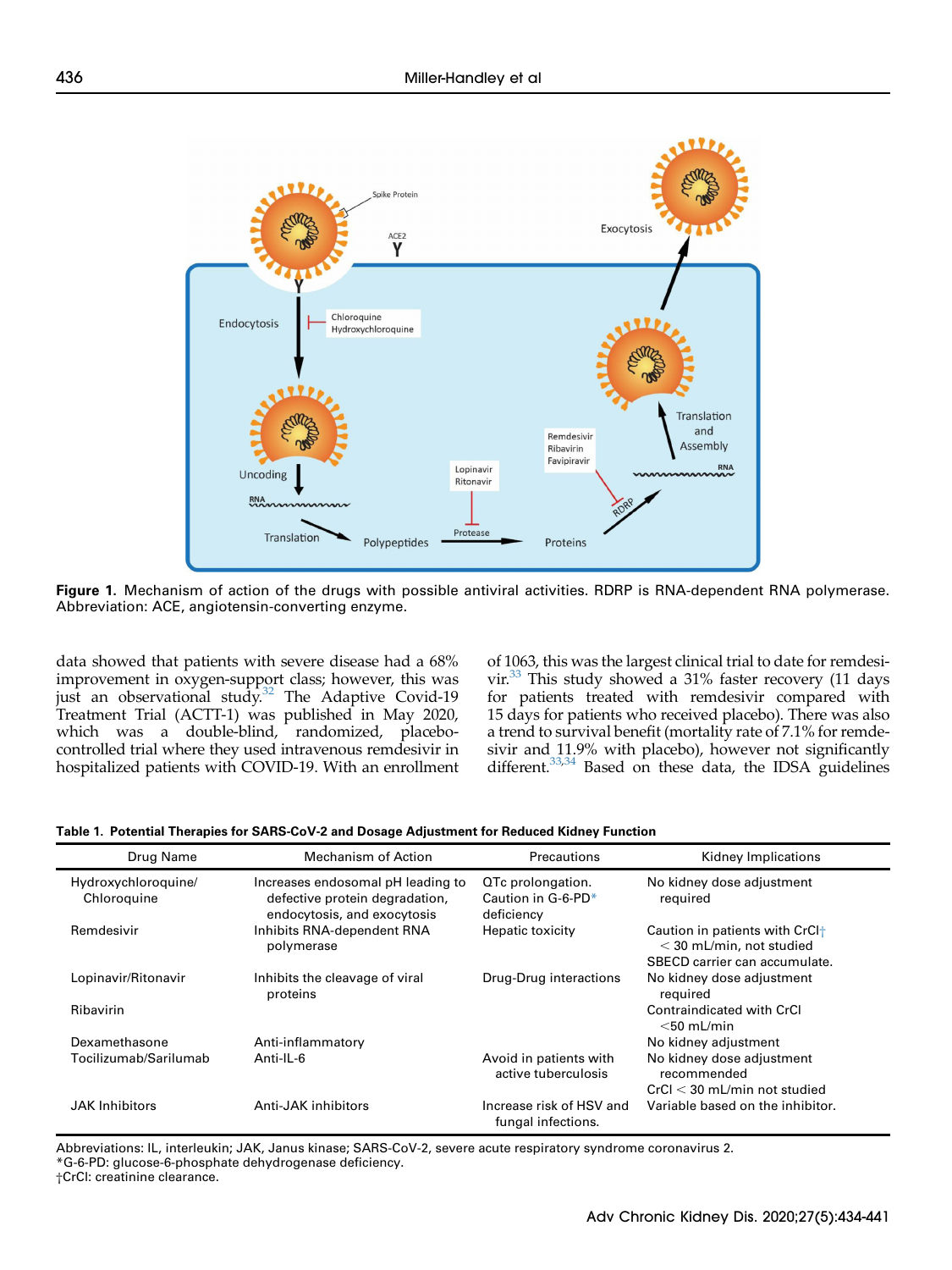currently recommend antiviral therapy over nonantiviral therapy. Multiple other clinical trials are in process.

The pharmacokinetics of remdesivir in patients with kidney impairment has not been well studied. Clinical trials have included patients with a creatinine clearance greater than or equal to 30 mL/min and therefore no changes in dosing required.<sup>[35](#page-6-10)</sup> Currently, there are no dosing recommendations for individuals on dialysis and with those with a creatinine clearance of less than 30 mL/min. The biggest concern in the patients with impaired kidney function is the accumulation of the SBECD (sulfobutylether- $\beta$ -cyclodextrin) carrier.<sup>3</sup> SBECD is a large cyclic oligosaccharide whose accumulation in animal studies has shown to lead to liver necrosis and kidney tubular obstruction. SBECD is readily removed by hemodialysis and continuous renal replacement therapy. It is also speculated that a short course (eg, 5-10 days) is unlikely to cause such significant disease. Nevertheless, more data are needed in patients with kid-ney dysfunction.<sup>[36](#page-6-11)</sup>

# OTHER NUCLEOTIDE ANALOGS

Other drugs that affect the RNA polymerase include favipiravir, ribavirin, and EIDD-2801. Favipiravir is a pyrazine carboxamide derivative that inhibits the influenza viral RNA-dependent RNA polymerase. It currently holds approval for the treatment of influenza in both Japan and France.<sup>[37](#page-6-12)</sup> In vitro studies have shown that favipiravir can inhibit viral proliferation.<sup>[30](#page-6-5)</sup> An open-label study from China compared favipiravir with combination of lopinavir/ritonavir. Both groups received aerosolized interferon (IFN)–a. This study showed improved chest imaging and viral clearance in the favipiravir group.<sup>[38](#page-6-13)</sup> Multiple clinical trials worldwide are currently ongoing for favipiravir.

Ribavirin is a guanosine analog. Studies on SARS-CoV showed some improvement of outcomes compared with historical outcomes when treated with ribavirin and lopi-navir/ritonavir.<sup>[39](#page-6-14)</sup> Another systemic review of 26 studies was inconclusive for the benefit of ribavirin for SARS- $CoV<sup>40</sup>$  $CoV<sup>40</sup>$  $CoV<sup>40</sup>$  High concentrations of ribavirin however were needed for viral suppression.<sup>[30](#page-6-5)</sup> Further studies are needed. Use is contraindicated in patients with creatinine clearance of  $<$ 50 mL/min.

EIDD-2801 is an experimental nucleotide analog drug that inhibits SARS-CoV-2 replication in a cellular assay. $41,42$  $41,42$  It has been showed to be 2-10 times more potent than remdesivir in blocking SARS-CoV-2 replications in vitro.<sup>[29](#page-6-4)</sup> Currently, no clinical data are available on this drug, and it is currently in early clinical trials.

# PROTEASE INHIBITORS – LOPINAVIR/RITONAVIR

Lopinavir/ritonavir was originally developed for treatment of human immunodeficiency virus (HIV). It works by binding to protease and inhibiting the cleavage of viral proteins. Although SARS-CoV-2 has a different protease than HIV, studies have shown lopinavir/ritonavir has some in vitro activity against SARS-CoV-2.<sup>[43](#page-6-18)</sup>

While still in clinical studies, currently, there is no clear clinical benefit of lopinavir/ritonavir. Early case studies showed that the usage of lopinavir/ritonavir caused reduction in coronavirus viral load. $44$  In a small randomized, controlled, open-labeled trial of China, 199 patients were randomized 1:1 into standard therapy vs standard therapy with lopinavir/ritonavir. No differences were found in the clinical deterioration, time to clinical improvement, or duration of viral detectability. There was a numerically lower mortality rate, but the study was not powered to determine a significant difference in mortality.<sup>[45](#page-6-20)</sup> Based on these studies, the IDSA guidelines recommend against the use of lopinavir/ritonavir outside of clinical trials.<sup>12</sup> Currently, as per the manufacturer's guidance, no dosage adjustment is needed for patients with CKD including those on kidney replacement therapy.

Because of the in vitro data, other protease inhibitors, including darunavir, were trialed, given a drug shortage of lopinavir/ritonavir. While unpublished, data released from Janssen, darunavir-cobicistat parent company, showed that darunavir has no in vitro activity against  $SARS-CoV-2.<sup>46</sup>$  $SARS-CoV-2.<sup>46</sup>$  $SARS-CoV-2.<sup>46</sup>$  Therefore, darunavir-cobicistat is not recommended as therapy for COVID-19.

## MISCELLANEOUS

Many other drugs are currently under investigation for use in the treatment of COVID-19. Oseltamivir is a neuraminidase inhibitor used for influenza; however, neuraminidase is not found in the coronavirus, and although used in China and in some clinical trials, it is currently not rec-ommended for usage.<sup>[8](#page-5-7)</sup>

Nitazoxanide is a commercial antiprotozoal agent with a broad range of antiviral activity including coronavirus. In vitro, it also has some activity against SARS-CoV-2.<sup>[30](#page-6-5)</sup> No in vivo data have been published to this point.

Ivermectin is a broad-spectrum antiparasitic agent that has also been shown to have some broad antiviral activity including activity against HIV-1, dengue virus, West Nile Virus, and influenza. In vitro studies have shown that ivermectin has some activity against SARS-CoV-2. No in vivo studies have been performed, and no clinical data are currently available.<sup>4</sup>

# Immunological Considerations

While antiviral discovery and treatment is important, many of the pathological findings including acute respiratory distress syndrome are believed to be secondary to an extreme immune response. Early studies that compared patients with mild disease and patients with severe disease found that patients with severe disease had a higher ferritin, C-reactive protein, and interleukin (IL)-6, which lead to further treatment with these immunomodula-tors.<sup>[48](#page-6-23)[,49](#page-6-24)</sup> Symptoms described originally were suggestive of cytokine release syndrome that had been previously described in chimeric antigen receptor T cell (CAR-T cell) therapy.

Cytokine release syndrome has been well described in CAR-T cell therapy. It is associated with fever, organ dysfunction including acute kidney injury and hepatitis,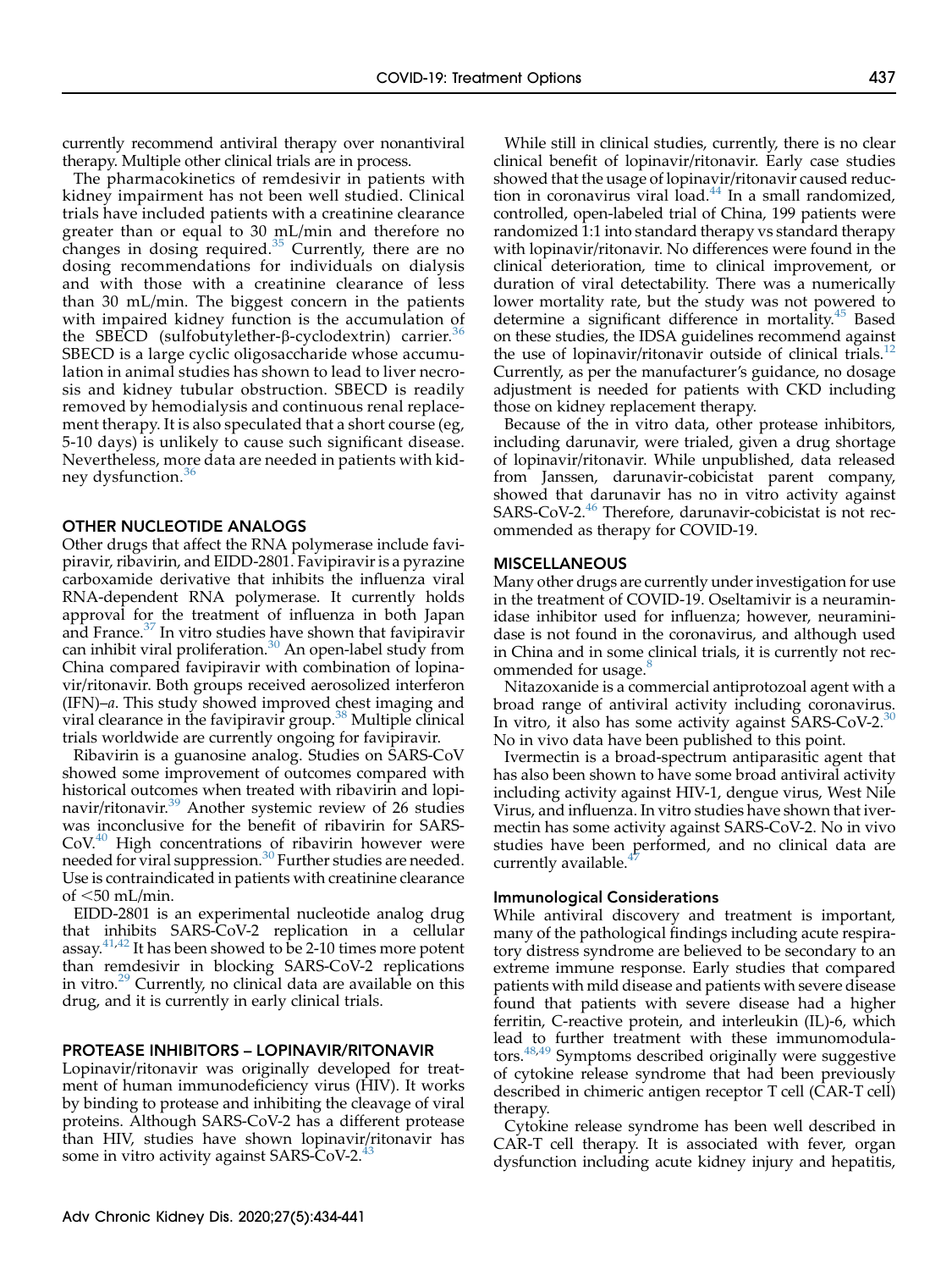hypotension, and acute respiratory distress syndrome. $50$ Given the similarities between COVID-19 and cytokine release syndrome, immune-modulating agents have been attempted as discussed in the following.

# IL-6 BLOCKADE

Tocilizumab is a recombinant humanized monoclonal antibody that is directed against IL-6 receptor (IL-6R). Importantly, it binds both the IL-6R that is soluble and membrane bound. It was originally approved by the Food and Drug Administration for cytokine release syndrome associated with CAR T-cell therapy in 2019 based on some retrospective data.<sup>[51](#page-6-26)</sup> In the CAR-T cell therapy, they showed significant improvement in the hypotension, oxygenation, and organ dysfunction.<sup>[51](#page-6-26)</sup> Because of the correlation between cytokine release syndrome and COVID-19, tocilizumab was used early in the pandemic. An early observational study of 21 patients after treatment of tocilizumab showed improvement of fever, respiratory infection, and oxygen requirements; however, there was no control arm to this study. $52$  A more recent retrospective case-control study of France showed a significantly lower mortality in patients treated with tocilizumab than those treated with standard of care.<sup>[53](#page-6-28)</sup> Multiple clinical trials are currently ongoing.

Sarilumab is another IL-6 RA, which also binds the soluble and membrane-bound receptors. It is clinically improved for rheumatoid arthritis. Although no clinical data are present for sarilumab, multiple clinical trials are ongoing.

Both of these drugs are not metabolized through the kidney, and therefore, no changes in dosing is required for patients with kidney dysfunction, although limited data on patients with creatinine clearance of less than 30 mL/min are available. $54$  IL-6 is an important cytokine in immunity against mycobacterium infections as well as hepatitis B infection, and therefore, testing for these infections is important before initiation of therapy if possible, and active disease is a contraindication to therapy. Other contraindications include greater than 1.5 times the upper limit of normal of the aspartate transaminase and alanine aminotransferase. Currently, the IDSA recommends use of tocilizumab only in the setting of a clinical trial.

### JANUS KINASE INHIBITORS

The Janus kinase (JAK) inhibitors, ruxolitinib, tofacitinib, and baricitinib, are Food and Drug Administration approved for steroid-refractory graft vs host disease and rheumatoid arthritis.<sup>[55](#page-6-30)</sup> Cytokine release syndrome is also treated with JAK inhibitors, spawning interest in their use for COVID-19 inflammatory response. These agents act through JAK1 and JAK 2 inhibition leading to inhibition of the IL-6 and IFN-g but also inhibit IL-2 and the IFN-a/b signaling cascade.<sup>56</sup> Clinical trials are currently ongoing looking at therapy with JAK inhibitors. Infection is a high concern for JAK inhibitors including increase risk of disseminated herpes simplex virus and fungal infections. $57,58$  $57,58$ 

## INTERFERON

Interferon has been used in a variety of treatment models including hepatitis C and MERS-CoV. In a nonhuman primate model infected with MERS-CoV, treatment with IFN-B1b showed improved clinical scores and lower mean viral load.<sup>39</sup> IFN-B1b was used some in China at the initiation of the COVID-19. A more recent small openlabeled randomized trial of Hong Kong compared IFN-B1b was combined with lopinavir-ritonavir and ribavirin and lopinavir-ritonavir alone. Study found that the triple antiviral therapy shortened the duration of viral shedding and shortened the hospitalization in patients with mild to moderate disease. Further studies are needed at this time to determine if any true benefit in severe disease. $60$ 

# CORTICOSTEROIDS – DEXAMETHASONE

Corticosteroids usage in COVID-19 was originally controversial because some data in SARS patients found no difference between steroid usage and no steroid usage in clinical outcomes, although studies were small and mostly nonrandomized.[40](#page-6-15) One was a randomized, double-blind, placebo-controlled trial for patients with SARS that found delayed viral clearance if steroids were given at the first week of illness but found no clinical benefit of the ste-roids.<sup>[61](#page-6-36)</sup> Another was a case-control trial that showed a higher risk of psychosis in patients treated with steroids and again no benefit noted.<sup>62</sup> Other studies have shown steroid use for SARS resulting in steroid induced diabetes mellitus and avascular necrosis. It was for these reasons corticosteroids were originally thought to be contraindicated in COVID-19 pneumonia.

More recently, benefit has been suggested from steroid usage in patients with acute respiratory distress in COVID-19 pneumonia. In the recovery trial, the use of dexamethasone at 6 mg/day for 10 days had a significantly improved mortality for those requiring mechanical ventilation at the time of randomization (29.3% vs 41.4% mortality) and those requiring oxygen  $(23.3\% \text{ vs } 26.2\%).$ <sup>[63](#page-6-38)</sup> This supported early observational studies that showed patients outside of acute respiratory distress had no improvement on steroids. Some studies even showed improved outcomes in progressive disease treated with methylprednisolone but for patients with acute respiratory distress. $64$  Clinical trials are still ongoing to evaluate use of steroids during acute respiratory distress syndrome in COVID-19 pneumonia. The IDSA now recommends use of steroids in patients requiring oxygen.

# CONVALESCENT PLASMA

Prior use of convalescent plasma has been trialed for other viruses including Ebola virus, MERS-CoV, SARS-CoV, H5N1 avian influenza, and H1N1 influenza.<sup>[65](#page-7-0)</sup> Trials during the pandemic influenza A (H1N1) in 2009 showed treatment with convalescent plasma resulted in reduction of respiratory tract viral load, serum cytokine response, and mortality.<sup>[66](#page-7-1)</sup> Of note, this was a cohort study and not a randomized control trial with control being patients who declined to get plasma. In COVID-19, a small case series of 5 patients who received convalescent plasma had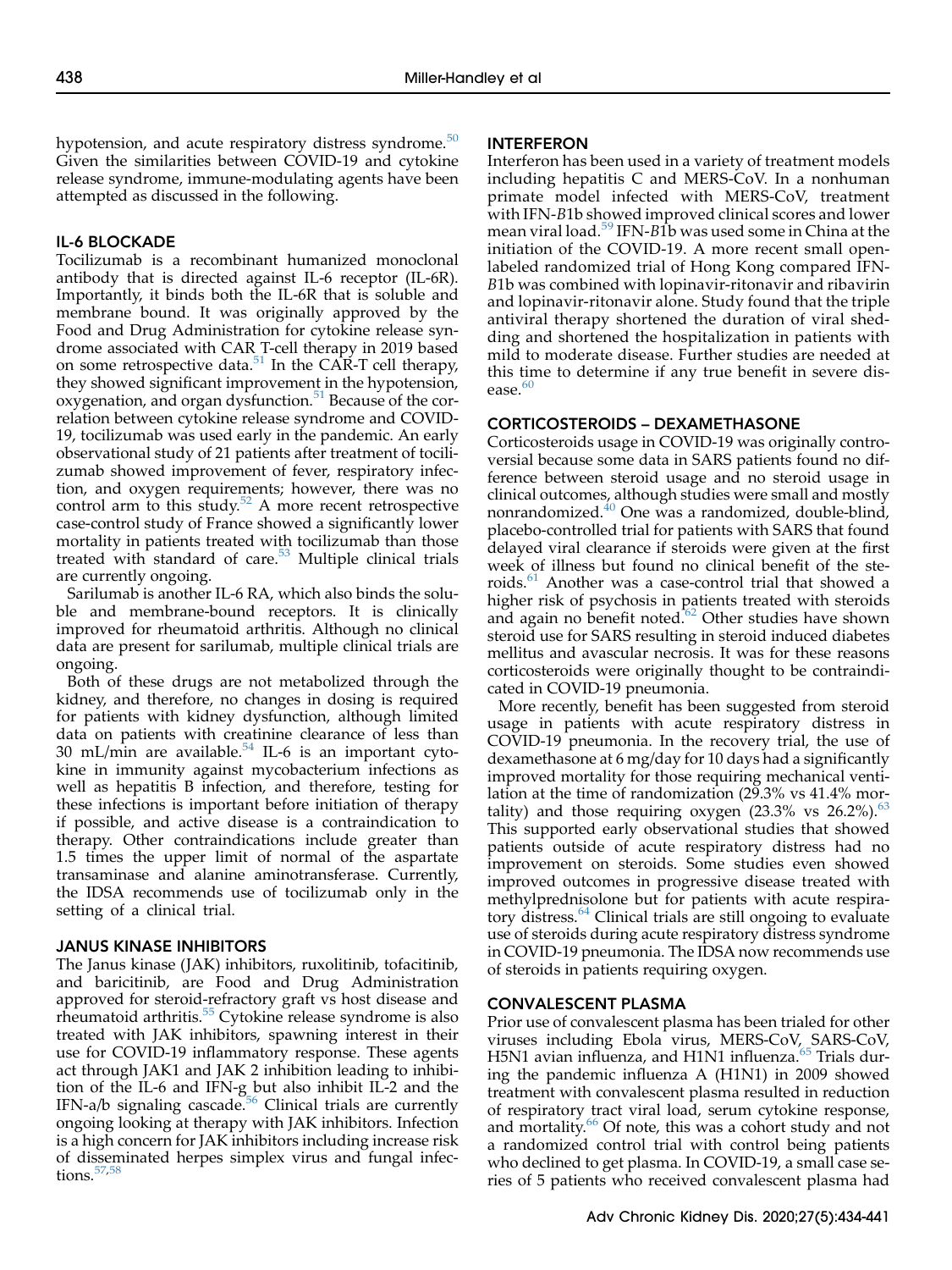improvement of disease including improved respiratory requirements and decreased in respiratory viral loads, and 3 of 5 patients were discharged by day 37 after trans-fusion.<sup>[65](#page-7-0)</sup> Another case control study with 10 controls had a 30% mortality group in the control group as opposed to no deaths in the convalescent plasma therapy group.<sup>[67](#page-7-2)</sup> These case series were the basis of evaluation of convalescent plasma. Currently, there are multiple clinical trial ongoing using convalescent plasma for both treatment as well as prophylaxis therapy. These trials may also provide more data on its use in high-risk patient groups especially with CKD or kidney transplant recipients which may include remote risk of transmission of blood-borne diseases such as hepatitis B, hepatitis  $C_{\beta}$  or HIV and of sensitization in a pretransplant recipient.<sup>6</sup>

# VACCINE DEVELOPMENT

Currently, there are no vaccines available for the SARS-CoV-2 virus; however, multiple vaccines are actively in clinical trials. These include vaccines using an adenovirus vector encoding the spike protein for SARS-CoV2 (ChAdOx1 nCoV-19), which currently has shown promise. Studies using rhesus macaques showed that after a SARS-CoV-2 challenge, macaques that were prevaccinated had lower viral burden and developed no signs of clinical pneumonia.[69](#page-7-4) This vaccine is currently in phase 3 trials in the United States.

Another vaccine currently showing promise is the mRNA-1273. In phase 1 clinical trials, this vaccine induced anti-SARS-CoV-2 immune responses in all participants.<sup>7</sup> Nonhuman primate studies have been performed using this vaccine as well, and they developed a robust SARS-CoV-2–neutralizing antibodies. These nonhuman primates also had significantly less pulmonary inflammation and reduced bronchoalveolar lavage viral loads.<sup>[71](#page-7-6)</sup> This vaccine and other variations of this vaccine are in clinical trials throughout the United States.

## SUMMARY

Since the first cases of COVID-19, a variety of treatment options have been tested. Currently, standard of care is supportive care; however, multiple clinical trials are ongoing, and therefore, recommended treatment of these patients is changing rapidly. As more trials return, there is a need to look at the usage in all patients including those patients with kidney disease.

#### <span id="page-5-0"></span>REFERENCES

- 1. [Chan JF, Yuan S, Kok KH, et al. A familial cluster of pneumonia](http://refhub.elsevier.com/S1548-5595(20)30133-6/sref1) [associated with the 2019 novel coronavirus indicating person-to](http://refhub.elsevier.com/S1548-5595(20)30133-6/sref1)[person transmission: a study of a family cluster.](http://refhub.elsevier.com/S1548-5595(20)30133-6/sref1) Lancet. [2020;395\(10223\):514-523.](http://refhub.elsevier.com/S1548-5595(20)30133-6/sref1)
- <span id="page-5-2"></span><span id="page-5-1"></span>2. [Holshue ML, DeBolt C, Lindquist S, et al. First case of 2019 novel](http://refhub.elsevier.com/S1548-5595(20)30133-6/sref2) [coronavirus in the United States.](http://refhub.elsevier.com/S1548-5595(20)30133-6/sref2) N Engl J Med. 2020;382(10):929-936.
- <span id="page-5-3"></span>3. [Cucinotta D, Vanelli M. WHO declares COVID-19 a pandemic.](http://refhub.elsevier.com/S1548-5595(20)30133-6/sref3) Acta Biomed. [2020;91\(1\):157-160](http://refhub.elsevier.com/S1548-5595(20)30133-6/sref3).
- 4. WHO. Coronavirus disease (COVID-19) Situation Report -194. 2020. [https://www.who.int/docs/default-source/coronaviruse/situation-re](https://www.who.int/docs/default-source/coronaviruse/situation-reports) [ports](https://www.who.int/docs/default-source/coronaviruse/situation-reports). Accessed August 12, 2020.
- <span id="page-5-4"></span>5. [Andersen KG, Rambaut A, Lipkin WI, Holmes EC, Garry RF. The](http://refhub.elsevier.com/S1548-5595(20)30133-6/sref5) [proximal origin of SARS-CoV-2.](http://refhub.elsevier.com/S1548-5595(20)30133-6/sref5) Nat Med. 2020;26(4):450-452.
- <span id="page-5-5"></span>6. [Hoffmann M, Kleine-Weber H, Schroeder S, et al. SARS-CoV-2 cell](http://refhub.elsevier.com/S1548-5595(20)30133-6/sref6) [entry depends on ACE2 and TMPRSS2 and is blocked by a clinically](http://refhub.elsevier.com/S1548-5595(20)30133-6/sref6) [proven protease inhibitor.](http://refhub.elsevier.com/S1548-5595(20)30133-6/sref6) Cell. 2020;181(2):271-280.e8.
- <span id="page-5-6"></span>7. [Sanders JM, Monogue ML, Jodlowski TZ, Cutrell JB. Pharmacologic](http://refhub.elsevier.com/S1548-5595(20)30133-6/sref7) [treatments for coronavirus disease 2019 \(COVID-19\): a review.](http://refhub.elsevier.com/S1548-5595(20)30133-6/sref7) JAMA. [2020;323\(18\):1824-1836](http://refhub.elsevier.com/S1548-5595(20)30133-6/sref7).
- <span id="page-5-7"></span>8. [Chen N, Zhou M, Dong X, et al. Epidemiological and clinical](http://refhub.elsevier.com/S1548-5595(20)30133-6/sref8) [characteristics of 99 cases of 2019 novel coronavirus pneumonia](http://refhub.elsevier.com/S1548-5595(20)30133-6/sref8) [in Wuhan, China: a descriptive study.](http://refhub.elsevier.com/S1548-5595(20)30133-6/sref8) Lancet. 2020;395(10223): [507-513](http://refhub.elsevier.com/S1548-5595(20)30133-6/sref8).
- 9. [Guan WJ, Ni ZY, Hu Y, et al. Clinical characteristics of coronavirus](http://refhub.elsevier.com/S1548-5595(20)30133-6/sref9) disease 2019 in China. N Engl J Med. [2020;382\(18\):1708-1720](http://refhub.elsevier.com/S1548-5595(20)30133-6/sref9).
- 10. [Arentz M, Yim E, Klaff L, et al. Characteristics and outcomes of 21](http://refhub.elsevier.com/S1548-5595(20)30133-6/sref10) [critically Ill patients with COVID-19 in Washington state.](http://refhub.elsevier.com/S1548-5595(20)30133-6/sref10) JAMA. [2020;323\(16\):1612-1614.](http://refhub.elsevier.com/S1548-5595(20)30133-6/sref10)
- <span id="page-5-8"></span>11. [Chen R, Liang W, Jiang M, et al. Risk factors of fatal outcome in hos](http://refhub.elsevier.com/S1548-5595(20)30133-6/sref11)[pitalized subjects with coronavirus disease 2019 from a Nationwide](http://refhub.elsevier.com/S1548-5595(20)30133-6/sref11) analysis in China. Chest. [2020;158\(1\):97-105](http://refhub.elsevier.com/S1548-5595(20)30133-6/sref11).
- <span id="page-5-9"></span>12. Bhimraj A, Morgan RL, Shumaker AH, et al. Infectious Diseases Society of America Guidelines on the Treatment and Management of Patients with COVID-19 [published online ahead of print April 27, 2020]. Clin Infect Dis. <https://doi.org/10.1093/cid/ciaa478>.
- <span id="page-5-10"></span>13. [Boulware DR, Pullen MF, Bangdiwala AS, et al. A randomized trial](http://refhub.elsevier.com/S1548-5595(20)30133-6/sref13) [of hydroxychloroquine as postexposure prophylaxis for Covid-19.](http://refhub.elsevier.com/S1548-5595(20)30133-6/sref13) N Engl J Med. [2020;383\(6\):517-525](http://refhub.elsevier.com/S1548-5595(20)30133-6/sref13).
- <span id="page-5-11"></span>14. [Pastick KA, Okafor EC, Wang F, et al. Review: hydroxychloroquine](http://refhub.elsevier.com/S1548-5595(20)30133-6/sref14) [and chloroquine for treatment of SARS-CoV-2 \(COVID-19\).](http://refhub.elsevier.com/S1548-5595(20)30133-6/sref14) Open Forum Infect Dis. [2020;7\(4\):ofaa130](http://refhub.elsevier.com/S1548-5595(20)30133-6/sref14).
- <span id="page-5-12"></span>15. [Vincent MJ, Bergeron E, Benjannet S, et al. Chloroquine is a potent](http://refhub.elsevier.com/S1548-5595(20)30133-6/sref15) [inhibitor of SARS coronavirus infection and spread.](http://refhub.elsevier.com/S1548-5595(20)30133-6/sref15) Virol J. [2005;2:69.](http://refhub.elsevier.com/S1548-5595(20)30133-6/sref15)
- <span id="page-5-13"></span>16. [Yao X, Ye F, Zhang M, et al. In vitro antiviral activity and projection](http://refhub.elsevier.com/S1548-5595(20)30133-6/sref16) [of optimized dosing design of hydroxychloroquine for the treatment](http://refhub.elsevier.com/S1548-5595(20)30133-6/sref16) [of severe acute respiratory syndrome coronavirus 2 \(SARS-CoV-2\).](http://refhub.elsevier.com/S1548-5595(20)30133-6/sref16) Clin Infect Dis. [2020;71\(15\):732-739](http://refhub.elsevier.com/S1548-5595(20)30133-6/sref16).
- <span id="page-5-14"></span>17. [Gautret P, Lagier JC, Parola P, et al. Hydroxychloroquine and azi](http://refhub.elsevier.com/S1548-5595(20)30133-6/sref17)[thromycin as a treatment of COVID-19: results of an open-label](http://refhub.elsevier.com/S1548-5595(20)30133-6/sref17) [non-randomized clinical trial.](http://refhub.elsevier.com/S1548-5595(20)30133-6/sref17) Int J Antimicrob Agents. [2020;56\(1\):105949.](http://refhub.elsevier.com/S1548-5595(20)30133-6/sref17)
- <span id="page-5-15"></span>18. [Sattui SE, Liew JW, Graef ER, et al. Swinging the pendulum: lessons](http://refhub.elsevier.com/S1548-5595(20)30133-6/sref18) [learned from public discourse concerning hydroxychloroquine and](http://refhub.elsevier.com/S1548-5595(20)30133-6/sref18) COVID-19. [Expert Rev Clin Immunol.](http://refhub.elsevier.com/S1548-5595(20)30133-6/sref18) 2020;16(7):659-666.
- <span id="page-5-16"></span>19. [Borba MGS, Val FFA, Sampaio VS, et al. Effect of high vs low doses](http://refhub.elsevier.com/S1548-5595(20)30133-6/sref19) [of chloroquine diphosphate as adjunctive therapy for patients hospi](http://refhub.elsevier.com/S1548-5595(20)30133-6/sref19)[talized with severe acute respiratory syndrome coronavirus 2](http://refhub.elsevier.com/S1548-5595(20)30133-6/sref19) [\(SARS-CoV-2\) infection: a randomized clinical trial.](http://refhub.elsevier.com/S1548-5595(20)30133-6/sref19) JAMA Netw Open. [2020;3\(4\):e208857](http://refhub.elsevier.com/S1548-5595(20)30133-6/sref19).
- <span id="page-5-17"></span>20. Magagnoli J, Narendran S, Pereira F, et al. Outcomes of hydroxychloroquine usage in United States veterans hospitalized with Covid-19 [published online ahead of print April 21, 2020]. medRxiv. [https://doi.org/10.1101/2020.04.16.20065920.](https://doi.org/10.1101/2020.04.16.20065920)
- <span id="page-5-18"></span>21. [Geleris J, Sun Y, Platt J, et al. Observational study of hydroxychlor](http://refhub.elsevier.com/S1548-5595(20)30133-6/sref21)[oquine in hospitalized patients with Covid-19.](http://refhub.elsevier.com/S1548-5595(20)30133-6/sref21) N Engl J Med. [2020;382\(25\):2411-2418.](http://refhub.elsevier.com/S1548-5595(20)30133-6/sref21)
- <span id="page-5-19"></span>22. [Rosenberg ES, Dufort EM, Udo T, et al. Association of treatment](http://refhub.elsevier.com/S1548-5595(20)30133-6/sref22) [with hydroxychloroquine or azithromycin with in-hospital mortal](http://refhub.elsevier.com/S1548-5595(20)30133-6/sref22)[ity in patients with COVID-19 in New York state.](http://refhub.elsevier.com/S1548-5595(20)30133-6/sref22) JAMA. [2020;323\(24\):2493-2502.](http://refhub.elsevier.com/S1548-5595(20)30133-6/sref22)
- <span id="page-5-20"></span>23. Mehra MR, Desai SS, Ruschitzka F, Patel AN. RETRACTED: Hydroxychloroquine or chloroquine with or without a macrolide for treatment of COVID-19: a multinational registry analysis [published online May 22, 2020]. Lancet. [https://doi.org/10.1016/S0140-6736\(20\)](https://doi.org/10.1016/S0140-6736(20)31180-6) [31180-6](https://doi.org/10.1016/S0140-6736(20)31180-6).
- <span id="page-5-21"></span>24. [Arshad S, Kilgore P, Chaudhry ZS, et al. Treatment with hydroxy](http://refhub.elsevier.com/S1548-5595(20)30133-6/sref24)[chloroquine, azithromycin, and combination in patients hospitalized](http://refhub.elsevier.com/S1548-5595(20)30133-6/sref24) [with COVID-19.](http://refhub.elsevier.com/S1548-5595(20)30133-6/sref24) Int J Infect Dis. 2020;97:396-403.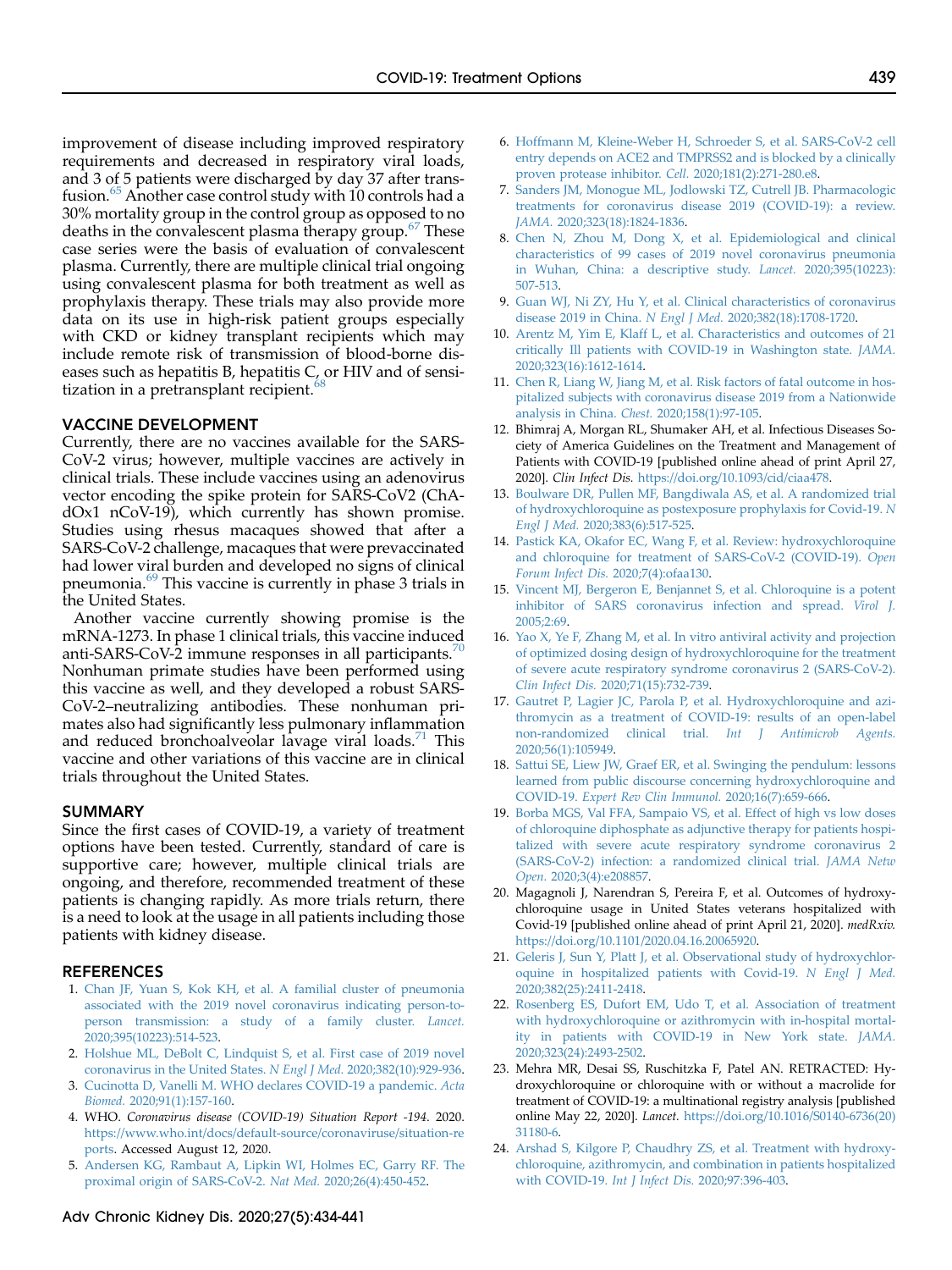- <span id="page-6-0"></span>25. [Molina JM, Delaugerre C, Le Goff J, et al. No evidence of rapid anti](http://refhub.elsevier.com/S1548-5595(20)30133-6/sref25)viral clearance or clinical benefi[t with the combination of hydroxy](http://refhub.elsevier.com/S1548-5595(20)30133-6/sref25)[chloroquine and azithromycin in patients with severe COVID-19](http://refhub.elsevier.com/S1548-5595(20)30133-6/sref25) infection. [Med Mal Infect.](http://refhub.elsevier.com/S1548-5595(20)30133-6/sref25) 2020;50(4):384.
- <span id="page-6-1"></span>26. [Chorin E, Wadhwani L, Magnani S, et al. QT interval prolongation](http://refhub.elsevier.com/S1548-5595(20)30133-6/sref26) [and Torsade De Pointes in patients with COVID-19 treated with hy](http://refhub.elsevier.com/S1548-5595(20)30133-6/sref26)[droxychloroquine/azithromycin.](http://refhub.elsevier.com/S1548-5595(20)30133-6/sref26) Heart Rhythm. 2020;17(9):1425- [1433.](http://refhub.elsevier.com/S1548-5595(20)30133-6/sref26)
- <span id="page-6-2"></span>27. [Rainsford KD, Parke AL, Clifford-Rashotte M, Kean WF, et al. Ther](http://refhub.elsevier.com/S1548-5595(20)30133-6/sref27)[apy and pharmacological properties of hydroxychloroquine and](http://refhub.elsevier.com/S1548-5595(20)30133-6/sref27) [chloroquine in treatment of systemic lupus erythematosus, rheuma](http://refhub.elsevier.com/S1548-5595(20)30133-6/sref27)[toid arthritis and related diseases.](http://refhub.elsevier.com/S1548-5595(20)30133-6/sref27) Inflammopharmacology. [2015;23\(5\):231-269](http://refhub.elsevier.com/S1548-5595(20)30133-6/sref27).
- <span id="page-6-3"></span>28. [Sheahan TP, Sims AC, Graham RL, et al. Broad-spectrum antiviral](http://refhub.elsevier.com/S1548-5595(20)30133-6/sref28) [GS-5734 inhibits both epidemic and zoonotic coronaviruses.](http://refhub.elsevier.com/S1548-5595(20)30133-6/sref28) Sci Transl Med. [2017;9\(396\):eaal3653.](http://refhub.elsevier.com/S1548-5595(20)30133-6/sref28)
- <span id="page-6-4"></span>29. [Yin W, Mao C, Luan X, et al. Structural basis for inhibition of the](http://refhub.elsevier.com/S1548-5595(20)30133-6/sref29) [RNA-dependent RNA polymerase from SARS-CoV-2 by remdesivir.](http://refhub.elsevier.com/S1548-5595(20)30133-6/sref29) Science. [2020;368\(6498\):1499-1504](http://refhub.elsevier.com/S1548-5595(20)30133-6/sref29).
- <span id="page-6-5"></span>30. [Wang M, Cao R, Zhang L, et al. Remdesivir and chloroquine effec](http://refhub.elsevier.com/S1548-5595(20)30133-6/sref30)[tively inhibit the recently emerged novel coronavirus \(2019-nCoV\)](http://refhub.elsevier.com/S1548-5595(20)30133-6/sref30) in vitro. Cell Res. [2020;30\(3\):269-271.](http://refhub.elsevier.com/S1548-5595(20)30133-6/sref30)
- <span id="page-6-6"></span>31. [de Wit E, Feldmann F, Cronin J, et al. Prophylactic and therapeutic](http://refhub.elsevier.com/S1548-5595(20)30133-6/sref31) [remdesivir \(GS-5734\) treatment in the rhesus macaque model of](http://refhub.elsevier.com/S1548-5595(20)30133-6/sref31) MERS-CoV infection. [Proc Natl Acad Sci U S A.](http://refhub.elsevier.com/S1548-5595(20)30133-6/sref31) 2020;117(12): [6771-6776](http://refhub.elsevier.com/S1548-5595(20)30133-6/sref31).
- <span id="page-6-7"></span>32. [Grein J, Ohmagari N, Shin D, et al. Compassionate use of remdesivir](http://refhub.elsevier.com/S1548-5595(20)30133-6/sref32) [for patients with severe Covid-19.](http://refhub.elsevier.com/S1548-5595(20)30133-6/sref32) N Engl J Med. 2020;382(24):2327- [2336.](http://refhub.elsevier.com/S1548-5595(20)30133-6/sref32)
- <span id="page-6-8"></span>33. Beigel JH, Tomashek KM, Dodd LE, et al. Remdesivir for the treatment of Covid-19 - preliminary report [published online ahead of print May 22, 2020]. N Engl J Med. 2020 [https://doi.org/10.1056/](https://doi.org/10.1056/NEJMoa2007764) NEIMoa2007764.
- <span id="page-6-9"></span>34. NIAID. NIH Clinical Trial Shows Remdesivir Accelerates Recovery from Advanced COVID-19. 2020. Available at: [https://www.nih.gov/news](https://www.nih.gov/news-events/news-releases/nih-clinical-trial-shows-remdesivir-accelerates-recovery-advanced-covid-19)[events/news-releases/nih-clinical-trial-shows-remdesivir-accelerates](https://www.nih.gov/news-events/news-releases/nih-clinical-trial-shows-remdesivir-accelerates-recovery-advanced-covid-19)[recovery-advanced-covid-19.](https://www.nih.gov/news-events/news-releases/nih-clinical-trial-shows-remdesivir-accelerates-recovery-advanced-covid-19) Accessed May 21, 2020.
- <span id="page-6-10"></span>35. FDA. Act Sheet for Health Care Providers Emergency Use Authorization (EUA) of Remdesivir (GS-5734TM). 2020. Available at: [https://www.](https://www.fda.gov/media/137566/download) [fda.gov/media/137566/download](https://www.fda.gov/media/137566/download). Accessed August 20, 2020.
- <span id="page-6-11"></span>36. [Adamsick ML, Gandhi RG, Bidell MR, et al. Remdesivir in patients](http://refhub.elsevier.com/S1548-5595(20)30133-6/sref36) [with acute or chronic kidney disease and COVID-19.](http://refhub.elsevier.com/S1548-5595(20)30133-6/sref36) J Am Soc Nephrol. [2020;31\(7\):1384-1386.](http://refhub.elsevier.com/S1548-5595(20)30133-6/sref36)
- <span id="page-6-12"></span>37. [Khambholja K, Asudani D. Potential repurposing of Favipiravir in](http://refhub.elsevier.com/S1548-5595(20)30133-6/sref37) [COVID-19 outbreak based on current evidence.](http://refhub.elsevier.com/S1548-5595(20)30133-6/sref37) Trav Med Infect Dis. [2020;35:101710.](http://refhub.elsevier.com/S1548-5595(20)30133-6/sref37)
- <span id="page-6-13"></span>38. Cai Q, Yang M, Liu D, et al. [Experimental Treatment with Favipiravir](http://refhub.elsevier.com/S1548-5595(20)30133-6/sref38) [for COVID-19: An Open-Label Control Study](http://refhub.elsevier.com/S1548-5595(20)30133-6/sref38). 2020. Engineering (Bei[jing\) March 12, 2020.](http://refhub.elsevier.com/S1548-5595(20)30133-6/sref38)
- <span id="page-6-14"></span>39. [Chu CM, Cheng VC, Hung IF, et al. Role of lopinavir/ritonavir in the](http://refhub.elsevier.com/S1548-5595(20)30133-6/sref39) [treatment of SARS: initial virological and clinical](http://refhub.elsevier.com/S1548-5595(20)30133-6/sref39) findings. Thorax. [2004;59\(3\):252-256](http://refhub.elsevier.com/S1548-5595(20)30133-6/sref39).
- <span id="page-6-15"></span>40. [Stockman LJ, Bellamy R, Garner P. SARS: systematic review of treat](http://refhub.elsevier.com/S1548-5595(20)30133-6/sref40)ment effects. Plos Med. [2006;3\(9\):e343.](http://refhub.elsevier.com/S1548-5595(20)30133-6/sref40)
- <span id="page-6-16"></span>41. [Sheahan TP, Sims AC, Zhou S, et al. An orally bioavailable broad](http://refhub.elsevier.com/S1548-5595(20)30133-6/sref41)[spectrum antiviral inhibits SARS-CoV-2 in human airway epithelial](http://refhub.elsevier.com/S1548-5595(20)30133-6/sref41) [cell cultures and multiple coronaviruses in mice.](http://refhub.elsevier.com/S1548-5595(20)30133-6/sref41) Sci Transl Med. [2020;12\(541\):eabb5883](http://refhub.elsevier.com/S1548-5595(20)30133-6/sref41).
- <span id="page-6-17"></span>42. [Lu CC, Chen MY, Chang YL. Potential therapeutic agents against](http://refhub.elsevier.com/S1548-5595(20)30133-6/sref42) [COVID-19: what we know so far.](http://refhub.elsevier.com/S1548-5595(20)30133-6/sref42) J Chin Med Assoc. 2020;83(6):534-536.
- <span id="page-6-18"></span>43. [Kumar S, Zhi K, Mukherji A, Gerth K. Repurposing antiviral prote](http://refhub.elsevier.com/S1548-5595(20)30133-6/sref43)[ase inhibitors using extracellular vesicles for potential therapy of](http://refhub.elsevier.com/S1548-5595(20)30133-6/sref43) COVID-19. Viruses. [2020;12\(5\):486](http://refhub.elsevier.com/S1548-5595(20)30133-6/sref43).
- <span id="page-6-19"></span>44. [Lim J, Jeon S, Shin HY, et al. Case of the index patient who caused](http://refhub.elsevier.com/S1548-5595(20)30133-6/sref44) [tertiary transmission of COVID-19 infection in Korea: the applica](http://refhub.elsevier.com/S1548-5595(20)30133-6/sref44)[tion of lopinavir/ritonavir for the treatment of COVID-19 infected](http://refhub.elsevier.com/S1548-5595(20)30133-6/sref44)

[pneumonia monitored by quantitative RT-PCR.](http://refhub.elsevier.com/S1548-5595(20)30133-6/sref44) J Korean Med Sci. [2020;35\(6\):e79.](http://refhub.elsevier.com/S1548-5595(20)30133-6/sref44)

- <span id="page-6-20"></span>45. [Cao B, Wang Y, Wen D, et al. A trial of lopinavir-ritonavir in adults](http://refhub.elsevier.com/S1548-5595(20)30133-6/sref45) [hospitalized with severe Covid-19.](http://refhub.elsevier.com/S1548-5595(20)30133-6/sref45) N Engl J Med. 2020;382(19):1787- [1799.](http://refhub.elsevier.com/S1548-5595(20)30133-6/sref45)
- <span id="page-6-21"></span>46. Janssen. Lack of evidence to support use of darunavir-based treatments for SARS-CoV-2. Janssen Medical Information Face Sheet; 2020. Available at: [https://www.jnj.com/lack-of-evidence-to-support-darunavir-based](https://www.jnj.com/lack-of-evidence-to-support-darunavir-based-hiv-treatments-for-coronavirus)[hiv-treatments-for-coronavirus.](https://www.jnj.com/lack-of-evidence-to-support-darunavir-based-hiv-treatments-for-coronavirus) Accessed June 1, 2020.
- <span id="page-6-22"></span>47. [Caly L, Druce JD, Catton MG, Jans DA, Wagstaff KM. The FDA](http://refhub.elsevier.com/S1548-5595(20)30133-6/sref47)[approved drug ivermectin inhibits the replication of SARS-CoV-2](http://refhub.elsevier.com/S1548-5595(20)30133-6/sref47) in vitro. Antivir Res. [2020;178:104787](http://refhub.elsevier.com/S1548-5595(20)30133-6/sref47).
- <span id="page-6-23"></span>48. [Ruan Q, Yang K, Wang W, Jiang L, Song J. Clinical predictors of](http://refhub.elsevier.com/S1548-5595(20)30133-6/sref48) [mortality due to COVID-19 based on an analysis of data of 150 pa](http://refhub.elsevier.com/S1548-5595(20)30133-6/sref48)[tients from Wuhan, China.](http://refhub.elsevier.com/S1548-5595(20)30133-6/sref48) Intensive Care Med. 2020;46(5):846-848.
- <span id="page-6-24"></span>49. [Wang Z, Yang B, Li Q, Wen L, Zhang R. Clinical features of 69 cases](http://refhub.elsevier.com/S1548-5595(20)30133-6/sref49) [with coronavirus disease 2019 in Wuhan, China.](http://refhub.elsevier.com/S1548-5595(20)30133-6/sref49) Clin Infect Dis. [2020;71\(15\):769-777](http://refhub.elsevier.com/S1548-5595(20)30133-6/sref49).
- <span id="page-6-25"></span>50. Lee DW, Santomasso BD, Locke FL, et al. ASTCT consensus grading for [cytokine release syndrome and neurologic toxicity associated with im](http://refhub.elsevier.com/S1548-5595(20)30133-6/sref50)mune effector cells. [Biol Blood Marrow Transpl.](http://refhub.elsevier.com/S1548-5595(20)30133-6/sref50) 2019;25(4):625-638.
- <span id="page-6-26"></span>51. [Le RQ, Li L, Yuan W, et al. FDA approval summary: tocilizumab for](http://refhub.elsevier.com/S1548-5595(20)30133-6/sref51) [treatment of chimeric antigen receptor T cell-induced severe or life](http://refhub.elsevier.com/S1548-5595(20)30133-6/sref51)[threatening cytokine release syndrome.](http://refhub.elsevier.com/S1548-5595(20)30133-6/sref51) Oncologist. 2018;23(8):943- [947.](http://refhub.elsevier.com/S1548-5595(20)30133-6/sref51)
- <span id="page-6-27"></span>52. [Xu X, Han M, Li T, et al. Effective treatment of severe COVID-19 pa](http://refhub.elsevier.com/S1548-5595(20)30133-6/sref52)tients with tocilizumab. [Proc Natl Acad Sci U S A.](http://refhub.elsevier.com/S1548-5595(20)30133-6/sref52) 2020;117(20):10970- [10975.](http://refhub.elsevier.com/S1548-5595(20)30133-6/sref52)
- <span id="page-6-28"></span>53. [Klopfenstein T, Zayet S, Lohse A, et al. Tocilizumab therapy reduced](http://refhub.elsevier.com/S1548-5595(20)30133-6/sref53) [intensive care unit admissions and/or mortality in COVID-19 pa](http://refhub.elsevier.com/S1548-5595(20)30133-6/sref53)tients. Med Mal Infect. [2020;50\(5\):397-400](http://refhub.elsevier.com/S1548-5595(20)30133-6/sref53).
- <span id="page-6-29"></span>54. FDA. ACTEMRA® (tocilizumab) injection, for intravenous or subcutaneous use. 2017. Available at: [https://www.accessdata.fda.gov/](https://www.accessdata.fda.gov/drugsatfda_docs/label/2017) [drugsatfda\\_docs/label/2017](https://www.accessdata.fda.gov/drugsatfda_docs/label/2017). Accessed June 6, 2020.
- <span id="page-6-30"></span>55. [Fragoulis GE, McInnes IB, Siebert S. JAK-inhibitors. New players in](http://refhub.elsevier.com/S1548-5595(20)30133-6/sref55) the fi[eld of immune-mediated diseases, beyond rheumatoid](http://refhub.elsevier.com/S1548-5595(20)30133-6/sref55) arthritis. Rheumatology (Oxford). [2019;58\(Suppl 1\):i43-i54](http://refhub.elsevier.com/S1548-5595(20)30133-6/sref55).
- <span id="page-6-31"></span>56. Ingraham NE, Lotfi[-Emran S, Thielen BK, et al. Immunomodulation](http://refhub.elsevier.com/S1548-5595(20)30133-6/sref56) in COVID-19. [Lancet Respir Med.](http://refhub.elsevier.com/S1548-5595(20)30133-6/sref56) 2020;8(6):544-546.
- <span id="page-6-32"></span>57. [Bechman K, Subesinghe S, Norton S, et al. A systematic review and](http://refhub.elsevier.com/S1548-5595(20)30133-6/sref57) [meta-analysis of infection risk with small molecule JAK inhibitors in](http://refhub.elsevier.com/S1548-5595(20)30133-6/sref57) rheumatoid arthritis. [Rheumatology \(Oxford\).](http://refhub.elsevier.com/S1548-5595(20)30133-6/sref57) 2019;58(10):1755-1766.
- <span id="page-6-33"></span>58. [Gonzalez Vicent M, Molina B, Gonzalez de Pablo J, Castillo A,](http://refhub.elsevier.com/S1548-5595(20)30133-6/sref58) [Diaz MA. Ruxolitinib treatment for steroid refractory acute and](http://refhub.elsevier.com/S1548-5595(20)30133-6/sref58) [chronic graft vs host disease in children: clinical and immunological](http://refhub.elsevier.com/S1548-5595(20)30133-6/sref58) results. Am J Hematol. [2019;94\(3\):319-326](http://refhub.elsevier.com/S1548-5595(20)30133-6/sref58).
- <span id="page-6-34"></span>59. [Chan JF, Yao Y, Yeung ML, et al. Treatment with lopinavir/ritonavir](http://refhub.elsevier.com/S1548-5595(20)30133-6/sref59) [or interferon-beta1b improves outcome of MERS-CoV infection in a](http://refhub.elsevier.com/S1548-5595(20)30133-6/sref59) [nonhuman primate model of common marmoset.](http://refhub.elsevier.com/S1548-5595(20)30133-6/sref59) J Infect Dis. [2015;212\(12\):1904-1913](http://refhub.elsevier.com/S1548-5595(20)30133-6/sref59).
- <span id="page-6-35"></span>60. [Hung IF, Lung KC, Tso EY, et al. Triple combination of interferon](http://refhub.elsevier.com/S1548-5595(20)30133-6/sref60) [beta-1b, lopinavir-ritonavir, and ribavirin in the treatment of pa](http://refhub.elsevier.com/S1548-5595(20)30133-6/sref60)[tients admitted to hospital with COVID-19: an open-label, rando](http://refhub.elsevier.com/S1548-5595(20)30133-6/sref60)mised, phase 2 trial. Lancet. [2020;395\(10238\):1695-1704.](http://refhub.elsevier.com/S1548-5595(20)30133-6/sref60)
- <span id="page-6-36"></span>61. [Lee N, Allen Chan KC, Hui DS, et al. Effects of early corticosteroid](http://refhub.elsevier.com/S1548-5595(20)30133-6/sref61) [treatment on plasma SARS-associated Coronavirus RNA concentra](http://refhub.elsevier.com/S1548-5595(20)30133-6/sref61)[tions in adult patients.](http://refhub.elsevier.com/S1548-5595(20)30133-6/sref61) J Clin Virol. 2004;31(4):304-309.
- <span id="page-6-37"></span>62. [Lee DT, Wing YK, Leung HC, et al. Factors associated with psycho](http://refhub.elsevier.com/S1548-5595(20)30133-6/sref62)[sis among patients with severe acute respiratory syndrome: a case](http://refhub.elsevier.com/S1548-5595(20)30133-6/sref62)control study. Clin Infect Dis. [2004;39\(8\):1247-1249](http://refhub.elsevier.com/S1548-5595(20)30133-6/sref62).
- <span id="page-6-38"></span>63. The RECOVERY Collaborative Group. Dexamethasone in hospitalized patients with Covid-19 - preliminary report [published online ahead of print July 21, 2020]. N Engl J Med. [https://doi.org/10.1056/](https://doi.org/10.1056/NEJMoa2021436) [NEJMoa2021436](https://doi.org/10.1056/NEJMoa2021436).
- <span id="page-6-39"></span>64. [Wu C, Chen X, Cai Y, et al. Risk factors associated with acute respi](http://refhub.elsevier.com/S1548-5595(20)30133-6/sref64)[ratory distress syndrome and death in patients with coronavirus](http://refhub.elsevier.com/S1548-5595(20)30133-6/sref64)